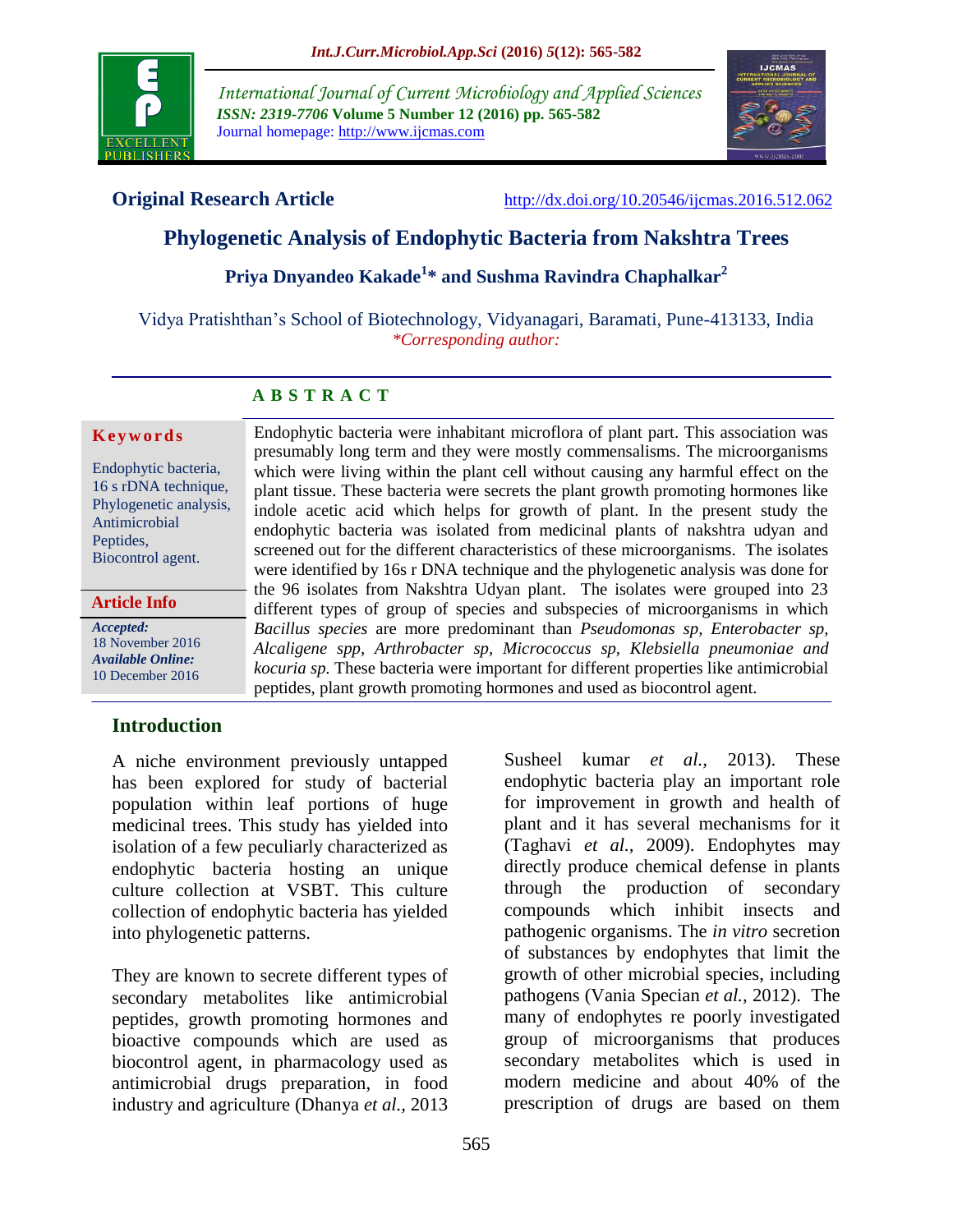(Shukla *et al.,* 2014). The endophytic bacteria produces Indole Acetic acid ( IAA) (Pedraza *et al.,* 2004), cytokinin (Ergun *et al.,* 2002) and Gibberellic acid (GA) (Kharwar *et al.*, 2008) which are required for the plant growth. In the 70's, endophytes were initially considered neutral, neither causing benefits nor showing detrimental influence on plants, but from the results of more recent studies it has been possible to show that in many cases, they have an important role in host protection against pathogens. Several studies have now shown that the interaction between plants and some endophytic bacteria is associated with beneficial effects such as plant growth promotion and biocontrol potential against plant pathogens (Lalande *et al*., 1989; Bashan *et al*., 1990; Chen *et al*., 1995; Hallmann *et al*., 1997).

#### **Materials and Methods**

#### **Selection of medicinal plants and Explants collection**

For the isolation of bacteria the explants were collected from different parts of medicinal plants from Nakshtra Udyan which located at Vidya Pratishthan's school of biotechnology. The cultivation of these plants was strictly maintained in organic package and the age of plants was fourteen years.

#### **Pretreatment and surface sterilization of explants**

The explants used for the isolation were leaves, stem and root of the plants. The collected explants was brought to the laboratory and washed under running tap water. After this these were thoroughly washed with distilled water. Surface sterilization protocol was standardized which contained surface sterilizing agents

like 1% phenolic compounds containing solution for 5 min followed by 0.1% sodium hypochlorite treatment for 5 min. Afterwards the explants was washed with sterile distilled water.

# **Isolation of endophytic bacteria**

The samples were aseptically ground in a motor and pestle in potassium dihydrogen phosphate buffer (pH 6.8) and inoculated into sterile nutrient broth medium with negative and positive control i.e. sterilized medium without inoculation of explants and uncrushed surface sterilized explants. The broth was incubated for 24 hrs at  $30^0$ C on rotary shaker incubator at 120 rpm. The grown culture was plated onto sterile nutrient agar plates. The plates were incubated at 37C for 24 hrs. The isolated bacteria were plated onto selective medium after their morphological, biochemical and molecular identification and preserve it by lyophilization.

#### **Biochemical characterization of isolates**

The standard tests for the characterization were done according to the Beregey's Mannual of Determinative Bacteriology. The isolates were characterized for colony characterization which includes size, shape, color, consistency, opacity, Gram's nature, Capsule staining and presence of endospores. The biochemical characterization was done for IMViC test, starch hydrolysis, gelatin liquefaction, and different sources of carbon utilization, Oxidase and catalase tests by standard methods.

#### **Molecular Characterization of isolates**

The isolated strains were identified by using 16 s r DNA techniques. The genomic DNA of endophytic bacteria was isolated by using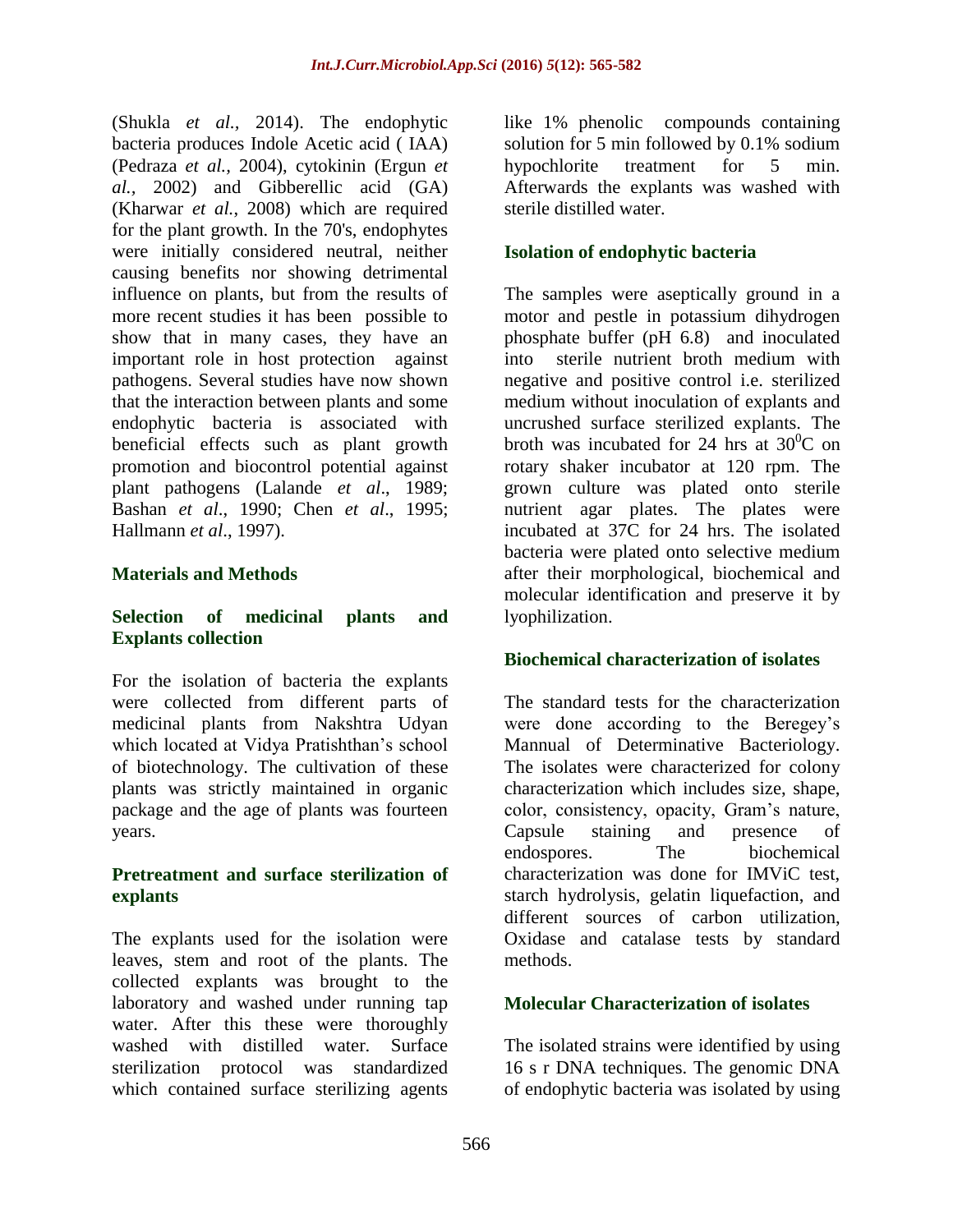CTAB method. The amplification of template DNA was done by using universal primes, R1 forward (5'AGTTTGAT CCTGGCTCAG 3') and R2 reverse (5' GGACTACCAGGGTATCTAAT3'). The 50 ul PCR reaction contains  $Mgcl<sub>2</sub>$ (0.45mM), dNTPs (0.2mM), forward primer (10 pmol), reverse primer (10pmol), Taq polymerase (0.5U) having 10X assay buffer (1X), genomic DNA(1 ug/ul) and sterile MilliQ water is used. Amplification of DNA was done in automated thermocycle machine provided by applied biosystem and product was checked on 1% agarose gel. The gel was eluted by using SIGMA gel elution kit.

The sequencing reaction was carried out in 3130 genetic analyzer at VSBT. The BLAST of the sequences was done for sequences of bacteria to NCBI GeneBank.

**Phylogenetic tree analysis**

The phylogenetic tree was constructing by

using MEGA software. The neighborjoining method was used to construct the phylogenetic tree. The bootstrap resampling test with 100 replications was also applied.

# **Results and Discussion**

These observation form one of the most significant and comparable account of endophytic bacteria in tropical tree species (Table.1). This high through put isolation followed by classification and identification of endophytic bacteria using biochemical and 16 s rDNA techniques has culminated into reliable unique culture collection center at our center. Biochemical preferences of these bacteria has shown acetate as preferred carbon source only to put forth a heavy duty of acetate scavenging function in tree species in longest longitude. The phylogeny study specifies an almost ubiquitous presence of *Bacillus sp*. Among 96 endophytic bacterial isolates 34 were from the same group i.e. *Bacillus sp.* (Table.2).

| Sr. No.        | of the<br><b>Name</b><br>plant | <b>Botanical Name</b> | <b>Plant family</b> | Image of plant |
|----------------|--------------------------------|-----------------------|---------------------|----------------|
|                | Adulsa                         | Adhatoda vasica       | Acanthaceae         |                |
| $\overline{2}$ | Arjun                          | Terminalia<br>arjuna  | Combretaceae        |                |

# **Table.1** Plants used for isolation of endophytic bacteria.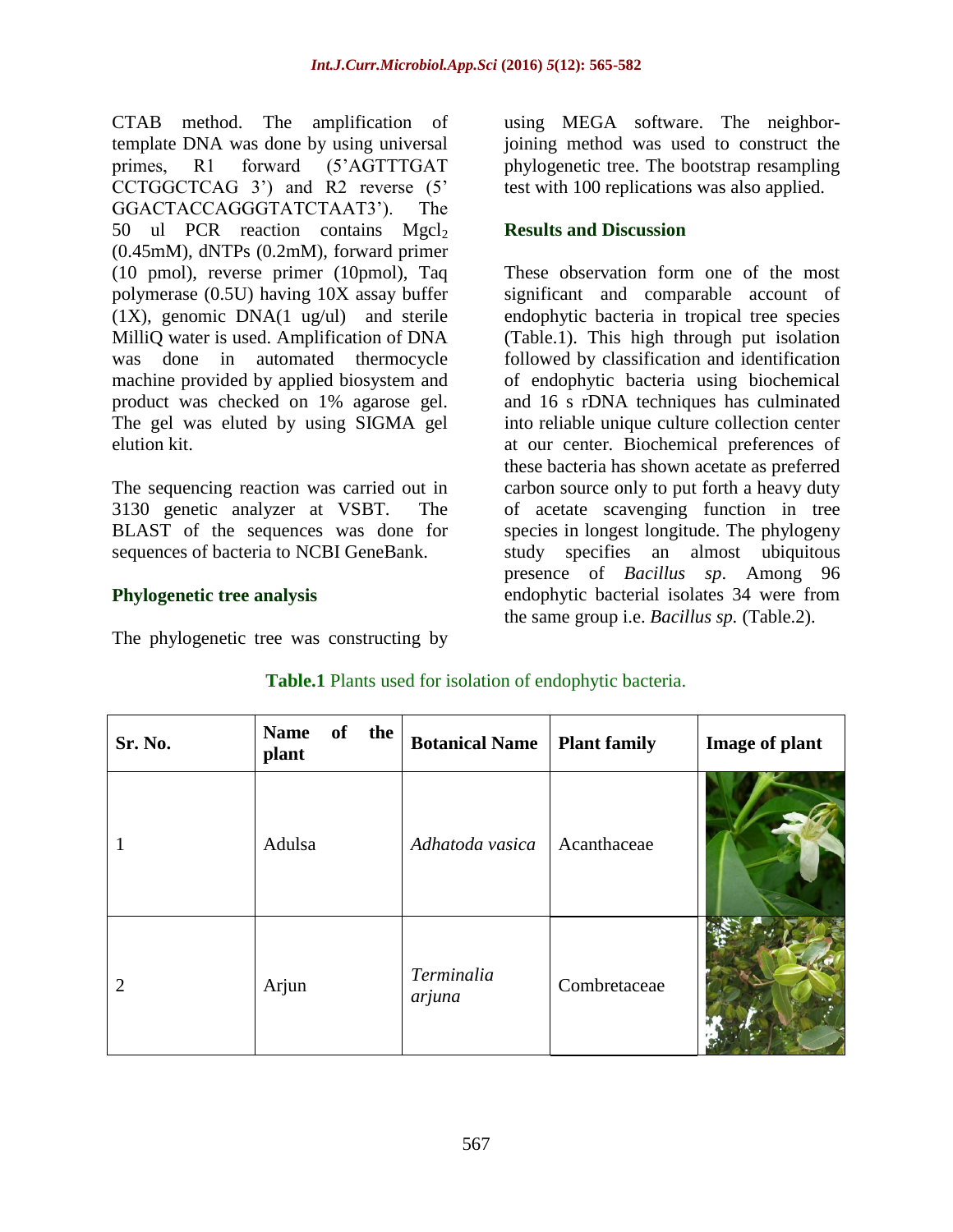| $\mathfrak{Z}$   | Awla         | Emblica<br>$\it official$ | Euphorbiaceae |  |
|------------------|--------------|---------------------------|---------------|--|
| $\overline{4}$   | <b>Bakul</b> | Mimusops elengi           | Sapotaceae    |  |
| 5                | Bel          | Aegie marmelos            | Rutaceae      |  |
| $\boldsymbol{6}$ | Chandan      | Santalum album            | Santalaceae   |  |
| $\tau$           | Jai          | Jasminum<br>auriculatum   | Oleaceae      |  |
| $8\,$            | Jamun        | Eugenia<br>jambolina      | Myrtaceae     |  |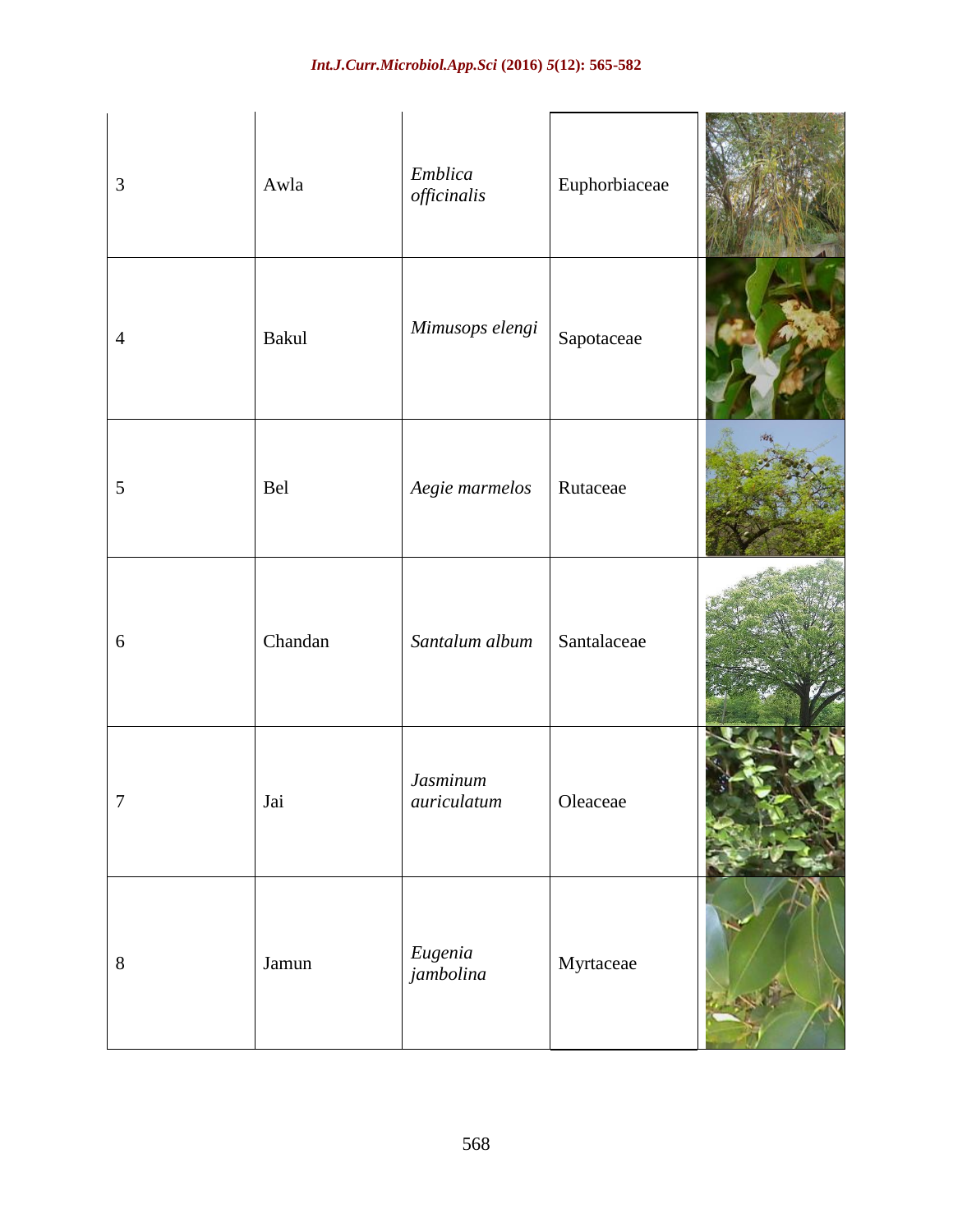| $\mathbf{9}$ | Kadamb  | Anthocephalus<br>kadamba | Rubiaceae     |  |
|--------------|---------|--------------------------|---------------|--|
| $10\,$       | Khair   | Acacia catechu           | Mimosaceae    |  |
| $11\,$       | Kuchala | Strychnos<br>nuxvomica   | Loganiaceae   |  |
| 12           | Mango   | Mangifera indica         | Anacardiaceae |  |
| 13           | Moha    | Madhuca indica           | Sapotaceae    |  |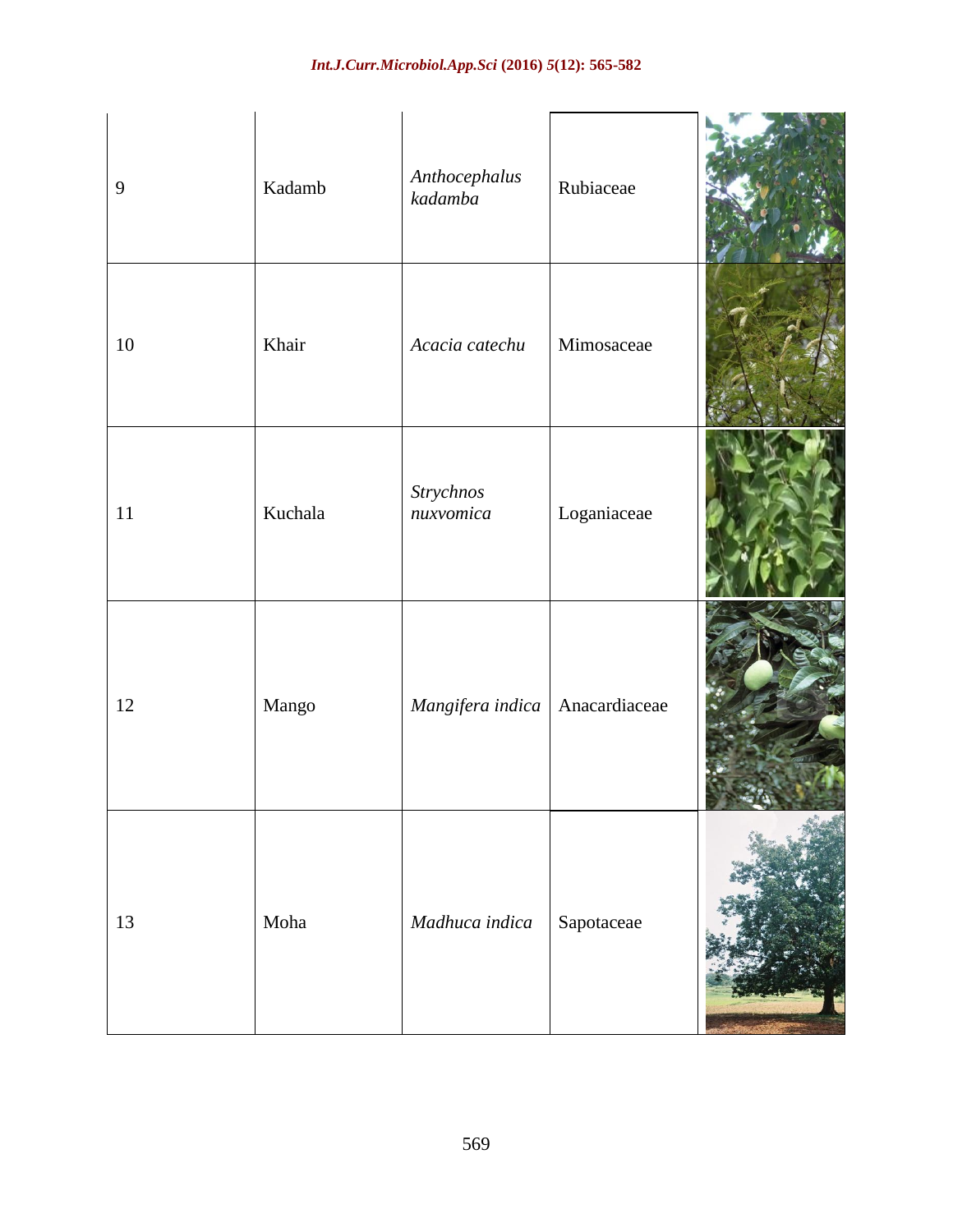| 14     | Nagkeshar | Messua ferrea        | Clusiaceae   |  |
|--------|-----------|----------------------|--------------|--|
| 15     | Nagchapha | Michelia<br>Champaka | Mangoleaceae |  |
| 16     | Palas     | Butea frondosa       | Fabaceae     |  |
| $17\,$ | Payar     | Ficus infectoria     | Aricaceae    |  |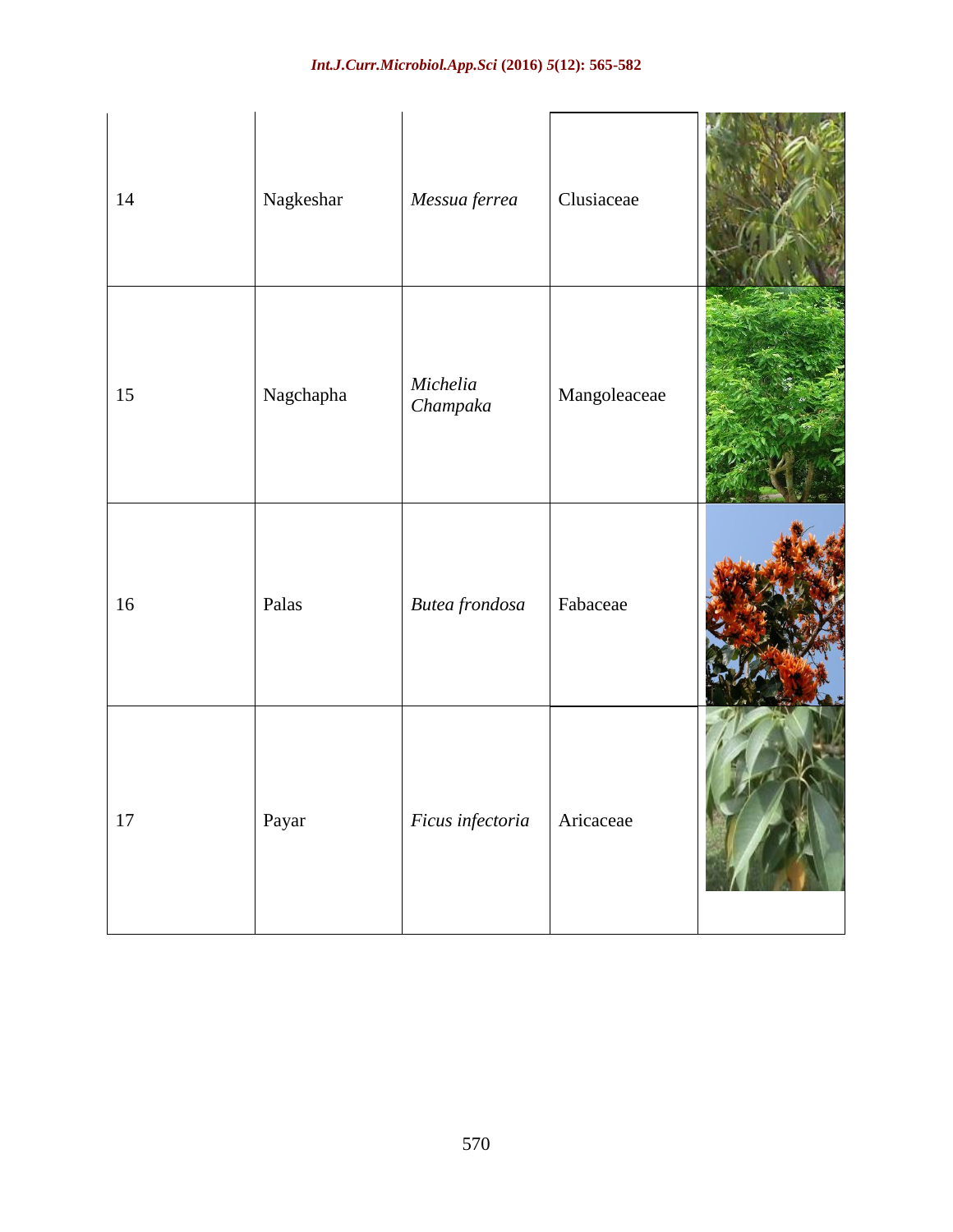| $18\,$ | Phanas | Artocarpus<br>iniegrifolia | Moraceae         |  |
|--------|--------|----------------------------|------------------|--|
| 19     | Pimpal | Ficus religiosa            | Articaceae       |  |
| $20\,$ | Raal   | Veteria indica             | Dipterocarpaceae |  |
| 21     | Rui    | Calotropis<br>gigantea     | Asclepiadiaceae  |  |
| 22     | Savar  | Salmalia<br>malabarica     | Malvaceae        |  |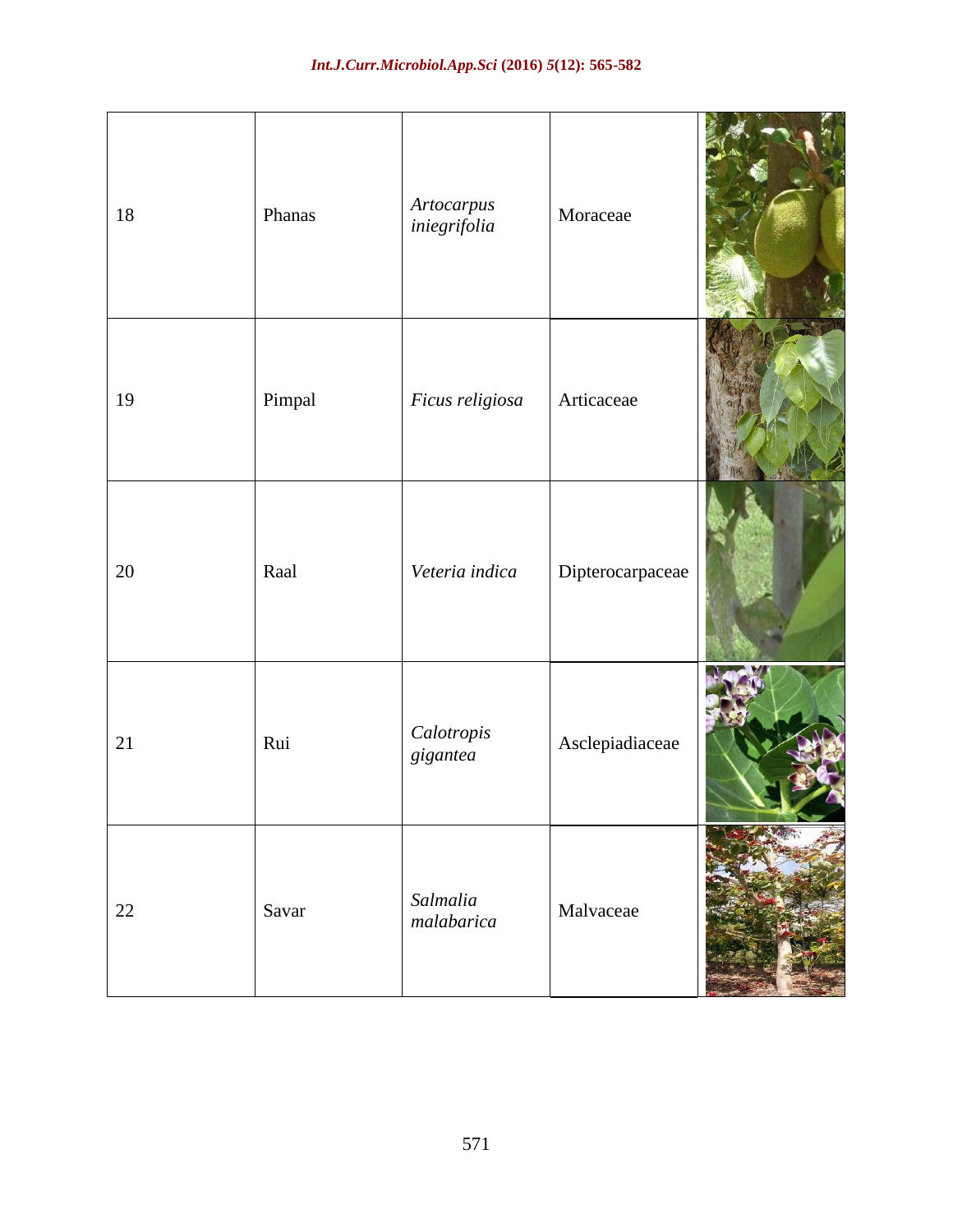| 23 | Shami | Prosopis<br>$\it spicigera$   | Mimoceae   |  |
|----|-------|-------------------------------|------------|--|
| 24 | Umbar | Ficus racemosa                | Articaceae |  |
| 25 | Vad   | Ficus<br>bengahalensis        | Articaceae |  |
| 26 | Velu  | <b>Bambusa</b><br>arundinacea | Garminae   |  |
| 27 | Vet   | Calamus roteng                | Palmae     |  |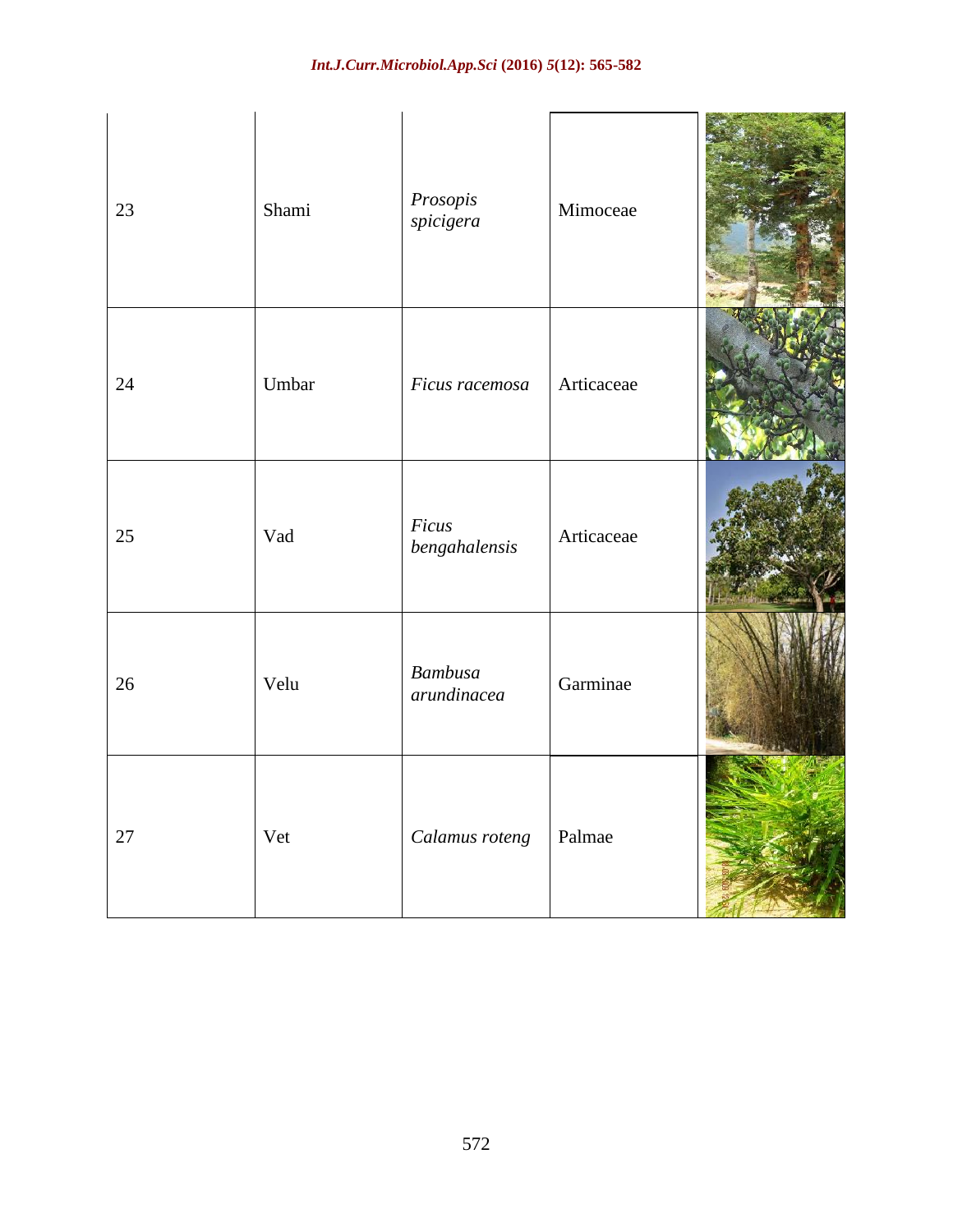| Name of<br>isolated<br>bacterial<br>species | Total number<br>of new strains | <b>Code of isolate</b> | <b>Endo Code</b>    | Name of plant<br>and plant<br>part<br>used | <b>Sequence</b><br>length |
|---------------------------------------------|--------------------------------|------------------------|---------------------|--------------------------------------------|---------------------------|
| <b>Bacillus</b> subtilis                    | 02                             | <b>VCC.16.SB</b>       | Endo_25             | Messua<br>ferrea<br><b>Stem</b>            | 776                       |
|                                             |                                | VCC.5.S                | Endo_1              | Acacia<br>catechu<br><b>Stem</b>           | 776                       |
| <b>Bacillus</b><br>megaterium               | 03                             | VCC.4.RA,              | Endo_7              | Eugenia<br>jambolina Stem,                 | 789                       |
|                                             |                                | VCC.22.LD              | Endo_35             | Anthocephalus<br>kadamba leaf              | 799                       |
|                                             |                                | VCC.4.SB               | Endo_21             | Eugenia<br>jambolina Stem                  | 793                       |
| <b>Bacillus</b><br>lichniformis             | 02                             | VCC.8.SA               | Endo_12             | religiosa<br>Ficus<br>Stem                 | 701                       |
|                                             |                                | VCC.15.LE              | Endo_82             | Terminalia arjuna<br>leaf                  | 754                       |
| <b>Bacillus</b><br>axarequiensis            | 01                             | VCC.22.LC              | Endo_81             | Anthocephalus<br>kadamba leaf              | 773                       |
| <b>Bacillus</b><br>safensis                 | 02                             | VCC.7.LC               | Endo_71             | <b>Bambusa</b><br>arundinacea leaf         | 751                       |
|                                             |                                | VCC.21.L               | Endo_83             | Prosopis<br>spicigera leaf                 | 766                       |
| <b>Bacillus</b> firmus                      | 01                             | VCC.26.LB              | Endo_86             | Calamus<br>roteng<br>leaf                  | 768                       |
| <b>Bacillus</b><br>pumilus                  | 01                             | <b>VCC.22.LG</b>       | Endo_50             | Anthocephalus<br>kadamba leaf              | 700                       |
| <b>Bacillus</b><br>aryabhattai              | 01                             | <b>VCC.16.SC</b>       | Endo_9              | Messua<br>ferrea<br><b>Stem</b>            | 780                       |
| Bacillus niacin                             | 01                             | <b>VCC.16.SA</b>       | Endo_20             | Messua<br>ferrea<br><b>Stem</b>            | 786                       |
| <b>Bacillus</b> cereus                      | 20                             | VCC.8.SB               | Endo_19             | religiosa<br>Ficus<br><b>Stem</b>          | 778                       |
|                                             |                                | VCC.22.LF              | Endo <sub>-45</sub> | Anthocephalus<br>kadamba leaf              | 736                       |
|                                             |                                | VCC.15.LG              | Endo <sub>_41</sub> | Terminalia arjuna<br>leaf                  | 780                       |
|                                             |                                | VCC.25.LF              | Endo_80             | Madhuca<br>indica<br>leaf                  | 774                       |
|                                             |                                | VCC.25.LE              | Endo_75             | Madhuca<br>indica                          | 762                       |

# **Table.2** Classification of endophytic bacteria on the basis of identification: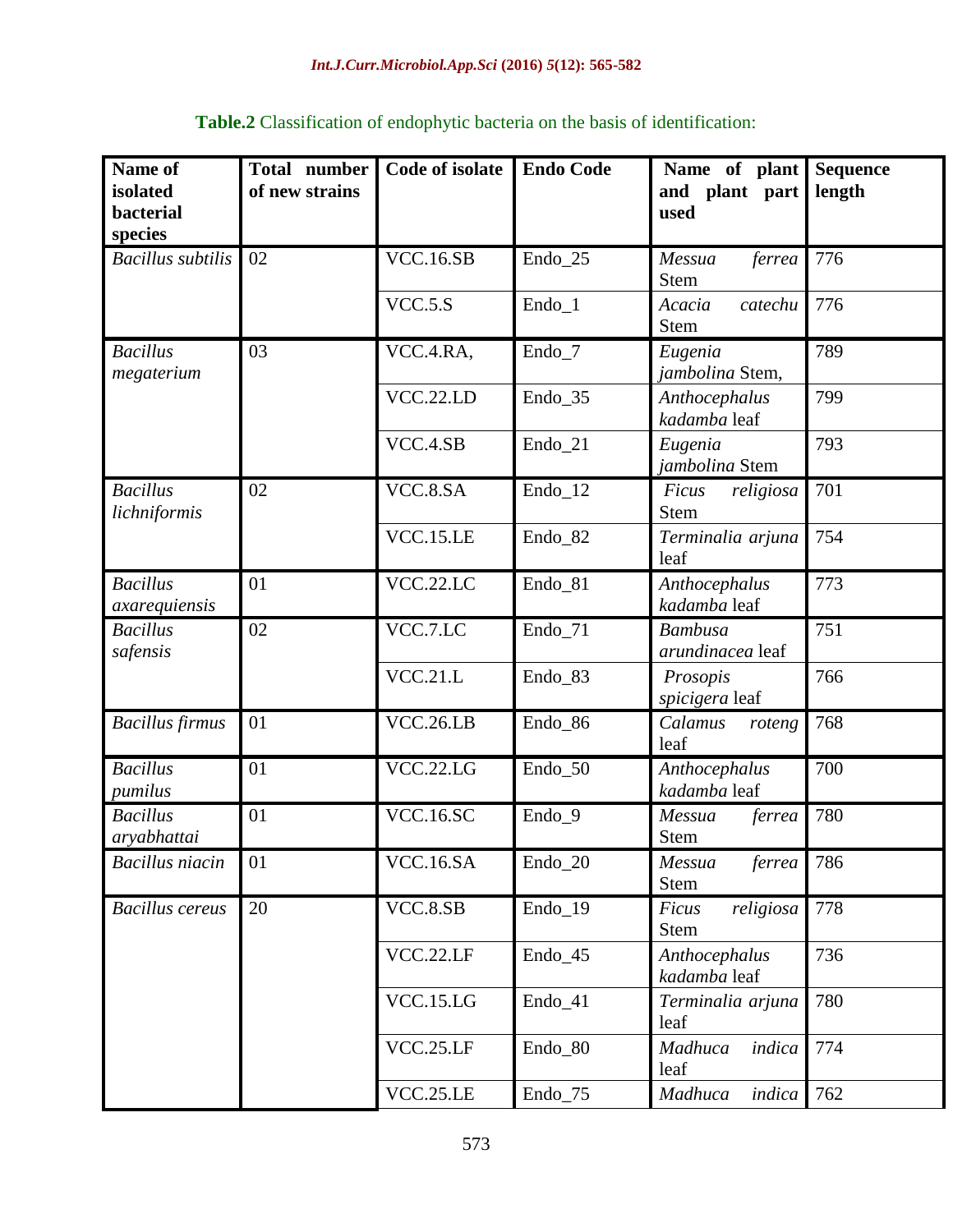|                         |    |                                |         | leaf                                     |     |
|-------------------------|----|--------------------------------|---------|------------------------------------------|-----|
|                         |    | VCC.15.LD                      | Endo_77 | Terminalia arjuna<br>leaf                | 777 |
|                         |    | VCC.27.LD                      | Endo_74 | <b>Arthrocarpus</b><br>iniegrifolia leaf | 775 |
|                         |    | VCC.27.LC                      | Endo_69 | <b>Arthrocarpus</b><br>iniegrifolia leaf | 771 |
|                         |    | VCC.27.LB                      | Endo_73 | Arthrocarpus<br>iniegrifolia leaf        | 769 |
|                         |    | VCC.14.LC                      | Endo_76 | Aegle<br>marmelos<br>leaf                | 775 |
|                         |    | VCC.26.LD                      | Endo_88 | Calmus<br>roteng<br>leaf                 | 769 |
|                         |    | VCC.26.LC                      | Endo_87 | Calmus<br>roteng<br>leaf                 | 769 |
|                         |    | VCC.26.LE                      | Endo_89 | Calmus<br>roteng<br>leaf                 | 688 |
|                         |    | <b>VCC.18.L</b>                | Endo_84 | Salmalia<br>malabarica leaf              | 776 |
|                         |    | VCC.2.LB                       | Endo_51 | Emblica<br><i>officinalis</i> leaf       | 791 |
|                         |    | VCC.24.LD                      | Endo_54 | Aegle<br>marmelos<br>leaf                | 786 |
|                         |    | VCC.24.LE                      | Endo_59 | Azadirachta<br>indica leaf               | 780 |
|                         |    | VCC.23.LD                      | Endo_60 | Mangifera indica<br>leaf                 | 770 |
|                         |    | VCC.7.LB                       | Endo_66 | <b>Bambusa</b><br>arundinacea leaf       | 703 |
|                         |    | VCC.1a.LB                      | Endo_72 | Adhatoda vasica<br>leaf                  | 783 |
| Klebsiella<br>pneumonia | 01 | $\overline{\text{V}}$ CC.18.RT | Endo_16 | Salmalia<br>malabarica root              | 648 |
| Alcaligens<br>species   | 04 | VCC.15.LB                      | Endo_93 | Terminalia arjuna<br>leaf                | 773 |
|                         |    | VCC.25.LB                      | Endo_94 | Madhuca<br>indica<br>leaf                | 763 |
|                         |    | VCC.24.LA                      | Endo_96 | Azadirachta<br><i>indica</i> leaf        | 660 |
|                         |    | VCC.20.LC                      | Endo_67 | Calotropi<br>gigantean<br>leaf           | 778 |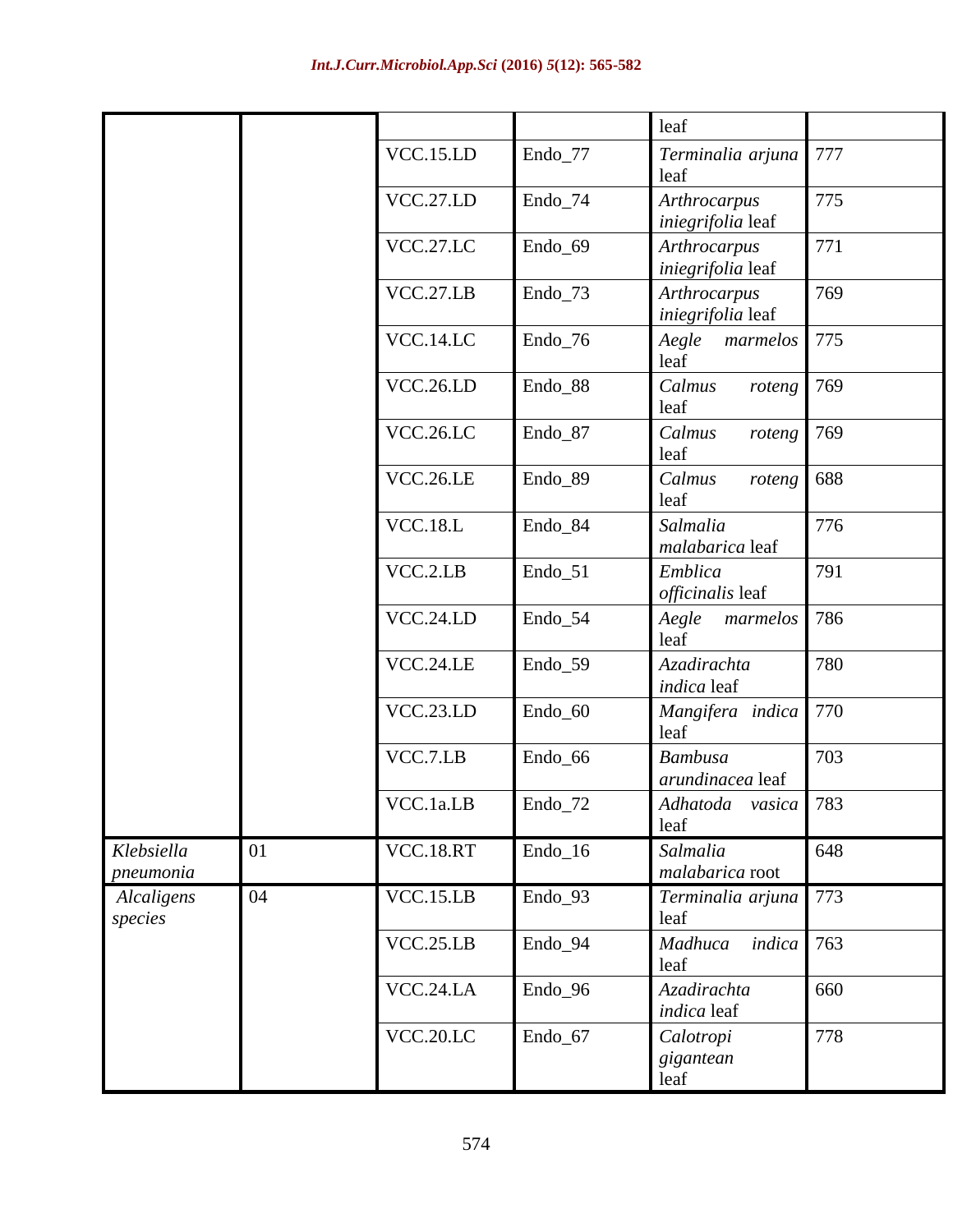| Enterobacter<br>spp             | 02 | VCC.19.S,         | Endo <sub>_2</sub>  | Veteria indica<br>Stem,                   | 766 |
|---------------------------------|----|-------------------|---------------------|-------------------------------------------|-----|
|                                 |    | VCC.8.RA          | Endo_30             | Ficus religiosa<br><b>Stem</b>            | 677 |
| Arthrobacter<br>globiformis and | 02 | <b>VCC.15.SA</b>  | Endo_23             | Terminalia arjuna<br><b>Stem</b>          | 758 |
| Arthrobacter<br>protophormiae   |    | VCC.24.LC         | Endo_449            | Azadirachta<br>indica<br>leaf             | 751 |
| Kocuria<br>sediminis<br>and     | 02 | VCC.4.SD          | Endo_91             | Eugenia<br>jambolina Stem,                | 746 |
| Kocuria rosea                   |    | VCC.4.RB          | Endo_21             | Eugenia<br>jambolina<br>Root              | 749 |
| Micrococcus<br>luteus           | 03 | VCC.11.SC         | Endo_14             | frondosa<br><b>Butea</b><br>Root,         | 745 |
| Microcoocus<br>lulae and        |    | VCC.13.SA         | Endo_15             | Jasminum<br><i>auriculatum</i> Stem,      | 712 |
| Micrococcus sp                  |    | <b>VCC.13.RB</b>  | Endo_31             | <b>Jasminum</b><br>auriculatum<br>Stem,   | 724 |
| Pantoea<br>dispersa             | 01 | <b>VCC.15.SB,</b> | Endo_10             | Terminalia arjuna<br>Stem,                | 766 |
| Psychrobacter<br>spp            | 02 | VCC.2.LC,         | Endo_56             | Emblica<br><i>officinalis</i> leaf        | 746 |
|                                 |    | VCC.14.LB         | Endo_52             | Aegle<br>marmelos leaf                    | 768 |
| Ochrobacteriu<br>m spp          | 04 | VCC.2.LA          | Endo <sub>_46</sub> | Emblica<br><i>officinalis</i> leaf        | 720 |
|                                 |    | VCC.23.LB         | Endo_57             | Mangifera indica<br>leaf                  | 872 |
|                                 |    | VCC.22.LB         | Endo_58             | Anthocephalus<br>kadamba leaf             | 704 |
|                                 |    | VCC.27.LE         | Endo_79             | <b>Artocarpus</b><br>iniegrifolia<br>leaf | 711 |
| Pseudomnas<br>spp               | 01 | VCC.3.RC          | Endo_22             | Ficus<br>racemosa<br><b>Stem</b>          | 757 |
| Staphylococcus<br>hemolyticus   | 01 | <b>VCC.CLIED</b>  | Endo_92             | <b>Strychnos</b><br>muxvomica             | 769 |
| No significant<br>sequence      | 17 | VCC.5.R,          | Endo <sub>_3</sub>  | Acacia<br>catechu<br>root,                |     |
| matching                        |    | <b>VCC.15.SC,</b> | Endo <sub>_6</sub>  | Terminalia arjuna<br>Stem,                |     |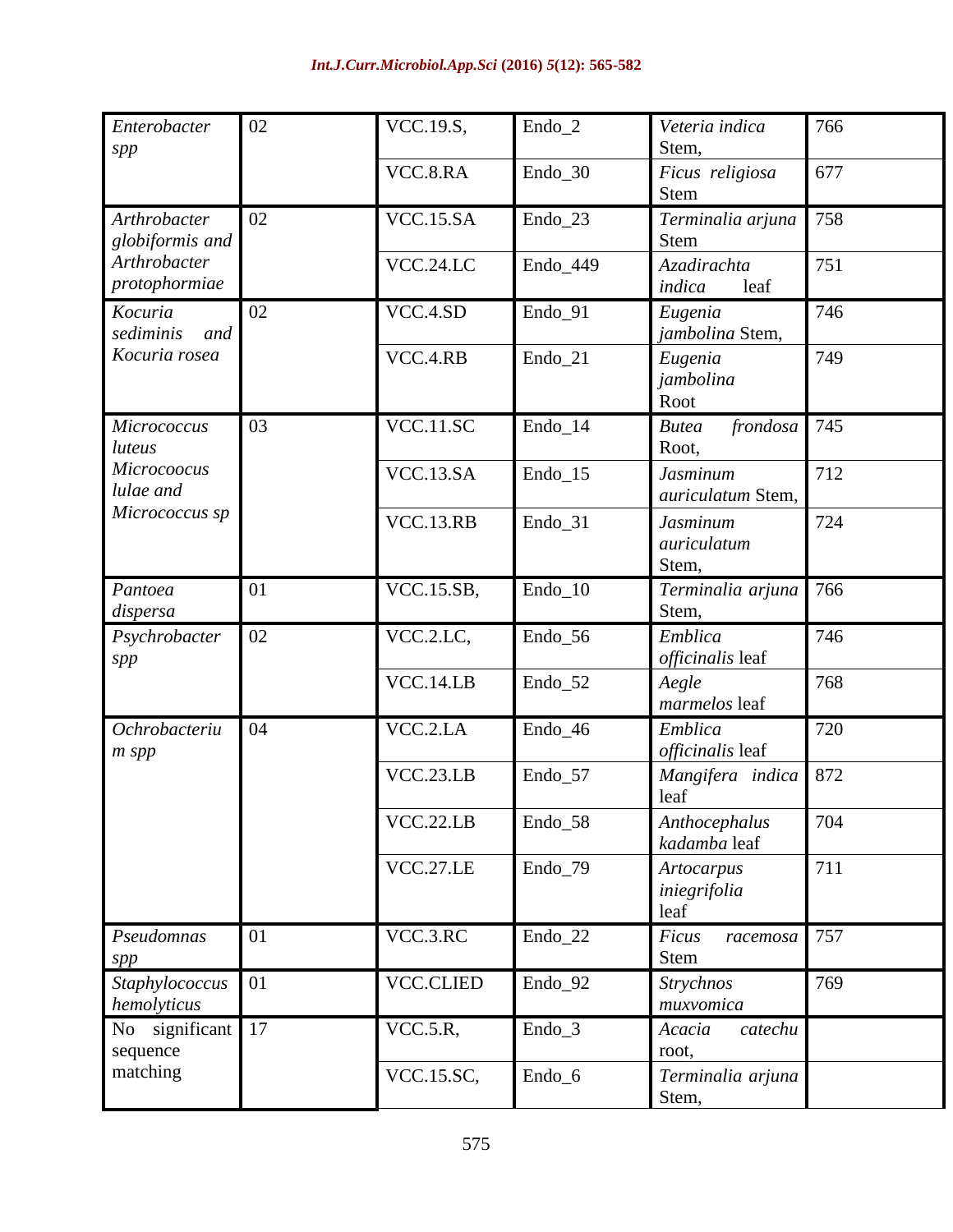|                                        |    | VCC.16.R,         | Endo_8              | Messua<br>ferrea<br>root,               |     |
|----------------------------------------|----|-------------------|---------------------|-----------------------------------------|-----|
|                                        |    | <b>VCC.13.RA,</b> | Endo_11             | <b>Jasminum</b><br>auriculatum Root,    |     |
|                                        |    | VCC.3.RB,         | Endo_18             | Ficus racemosa<br>root,                 |     |
|                                        |    | VCC.3.RA,         | Endo_29             | Ficus<br>racemosa<br>root,              |     |
|                                        |    | VCC.11.SB,,       | Endo_33             | frondosa<br><b>Butea</b><br>stem,       |     |
|                                        |    | VCC.1a.LA         | Endo_38             | Adhatoda<br>vasica<br>leaf,             |     |
|                                        |    | <b>VCC.25.LI,</b> | Endo_44             | Madhuca<br>indica<br>leaf,              |     |
|                                        |    | <b>VCC.23.LC,</b> | Endo_55             | Mangifera indica<br>leaf,               |     |
|                                        |    | VCC.25.L.,        | Endo_63             | Madhuca<br>indica<br>leaf,              |     |
|                                        |    | VCC.25.LC,        | Endo_65             | Madhuca<br>indica<br>leaf,              |     |
|                                        |    | VCC.27.LA         | Endo_68             | <b>Artocarpus</b><br>iniegrifolia root, |     |
|                                        |    | VCC.20.L,         | Endo <sub>_78</sub> | Calotropis<br>gigantean leaf,           |     |
|                                        |    | <b>VCC.13.SB,</b> | Endo_90             | <b>Jasminum</b><br>auriculatum stem,    |     |
|                                        |    | VCC.4.SD,         | Endo_91             | Eugenia<br>jambolina Stem,              |     |
|                                        |    | VCC.24.LB         | Endo_95             | Azadirachta<br>indica<br>leaf           |     |
| Unculturable<br>bacteria               | 02 | VCC.4.SC,         | Endo_17             | Eugenia<br>jambolina Stem,              | 733 |
|                                        |    | <b>VCC.14.L</b>   | Endo <sub>_42</sub> | Aegle<br>marmelos<br>leaf               | 764 |
| <b>Terribacillus</b><br>saccharophilus | 01 | VCC.4.SA          | Endo_7              | Eugenia<br>jambolina Stem               | 726 |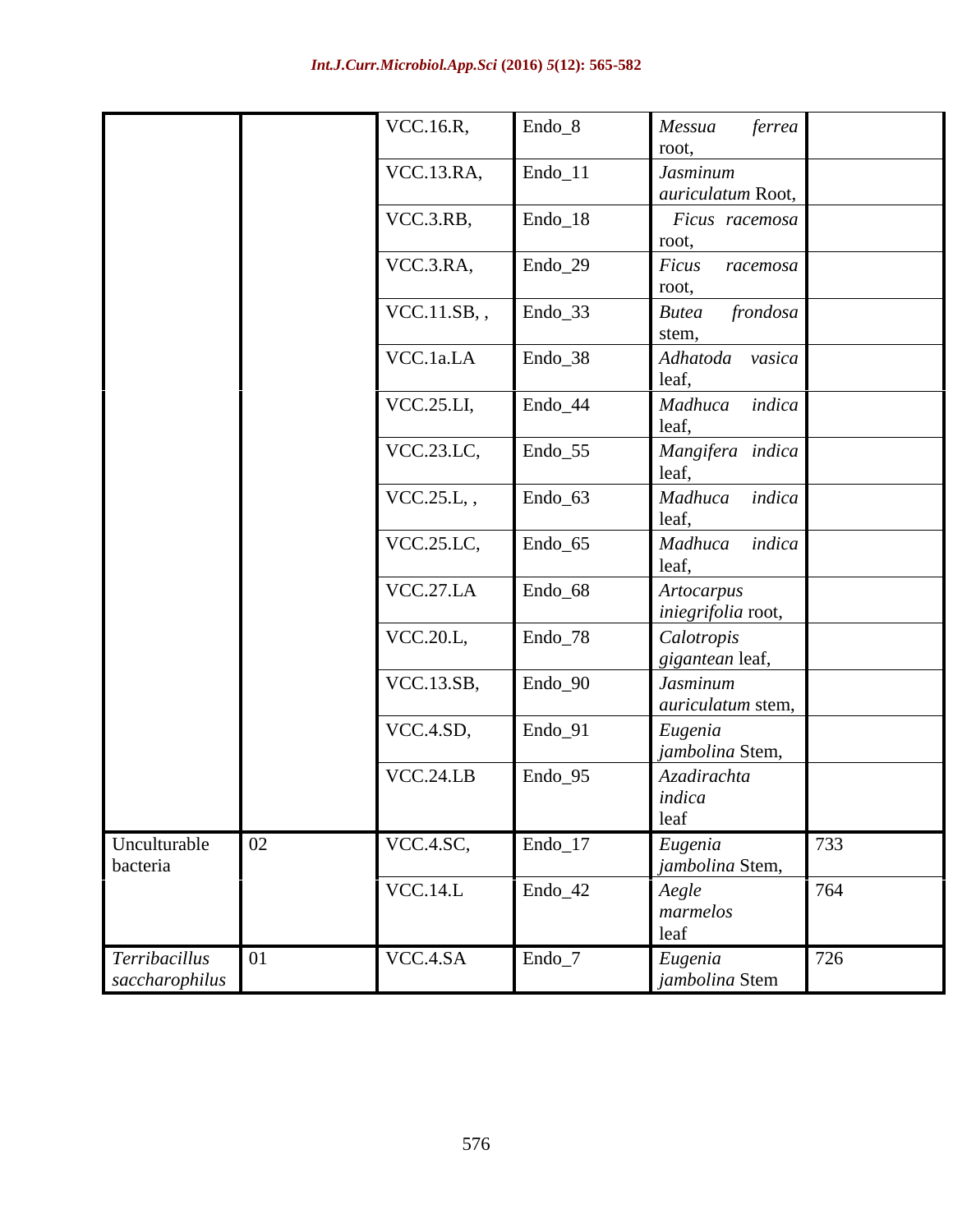| Code of<br>endophytic | Name of the<br>plant and plant          | <b>Gram's Nature</b>      | <b>Capsule</b>   | <b>Endospore</b> |  |
|-----------------------|-----------------------------------------|---------------------------|------------------|------------------|--|
| bacteria              | part used                               |                           |                  |                  |  |
| $VCC.5.\overline{R}$  | Acacia<br>catechu<br>root,              | Gram<br>positive<br>cocci | $+$              |                  |  |
| <b>VCC.15.SC</b>      | Terminalia<br>arjuna Stem,              | Gram<br>positive<br>cocci | $\overline{a}$   |                  |  |
| <b>VCC.16.R</b>       | ferrea<br>Messua<br>root,               | Gram<br>negative<br>cocci | $\pm$            |                  |  |
| VCC.13.RA             | <b>Jasminum</b><br>auriculatum<br>Root, | positive<br>Gram<br>cocci | $+$              |                  |  |
| VCC.3.RB              | Ficus<br>racemosa<br>root,              | Gram<br>positive<br>cocci |                  |                  |  |
| VCC.3.RA              | Ficus<br>racemosa<br>root,              | Gram<br>positive<br>cocci | $\boldsymbol{+}$ |                  |  |
| VCC.11.SB             | frondosa<br><b>Butea</b><br>stem,       | Gram<br>negative<br>cocci | $\boldsymbol{+}$ |                  |  |
| VCC.1a.LA             | Adhatoda vasica<br>leaf,                | Gram<br>negative<br>rod   | $^{+}$           |                  |  |
| VCC.25.LI             | Madhuca indica<br>leaf,                 | Gram<br>positive<br>rod   | $\boldsymbol{+}$ |                  |  |
| VCC.23.LC             | Mangifera indica<br>leaf,               | Gram<br>positive<br>rod   | $^{+}$           | $+$              |  |
| VCC.25.L              | Madhuca indica<br>leaf,                 | Gram<br>negative<br>rod   | $^{+}$           |                  |  |
| VCC.25.LC             | Madhuca indica<br>leaf,                 | Gram<br>positive<br>rod   | $\boldsymbol{+}$ | $+$              |  |
| VCC.27.LA             | <b>Artocarpus</b><br>iniegrifolia root, | Gram<br>negative<br>rod   | $\boldsymbol{+}$ | $+$              |  |
| VCC.20.L              | Calotropis<br>gigantean leaf,           | negative<br>Gram<br>rod   | $\,+\,$          | $\boldsymbol{+}$ |  |
| VCC.13.SB             | <b>Jasminum</b><br>auriculatum<br>stem, | Gram<br>positive<br>cocci | $\, +$           | $\boldsymbol{+}$ |  |
| VCC.4.SD              | Eugenia<br>jambolina Stem,              | Gram<br>positive<br>cocci | $\pm$            | $+$              |  |
| VCC.24.LB             | Azadirachta<br>indica<br>leaf           | positive<br>Gram<br>rod   | $+$              | $\boldsymbol{+}$ |  |

| Table.3 No significant sequence matching |  |  |  |  |
|------------------------------------------|--|--|--|--|
|                                          |  |  |  |  |

(Note: +=Present, \_= Absent)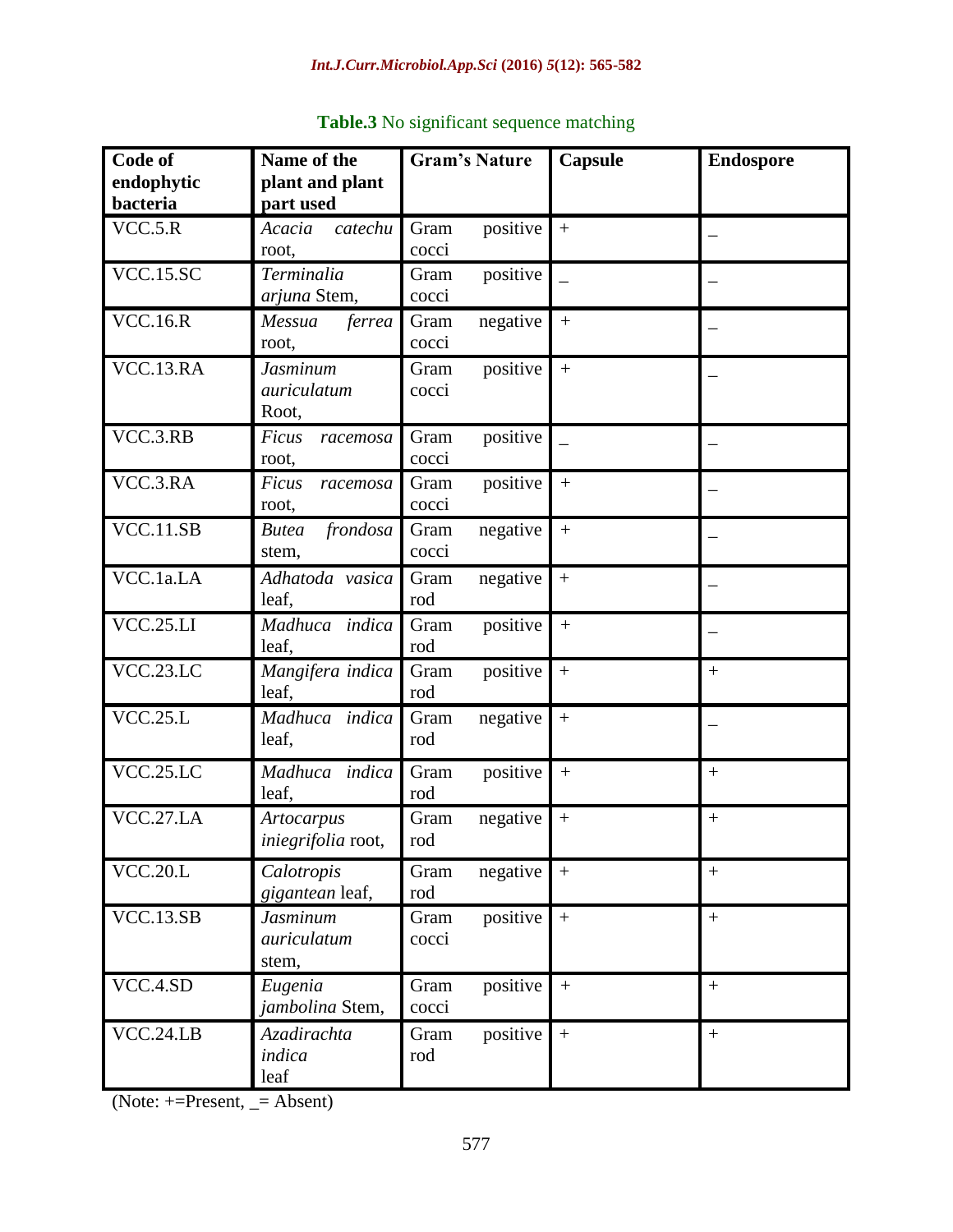**Fig.1** PCR amplification for 16 s rDNA



LaneLMarker,lane1VCC.5.S.,lane2:VCC.19.S.,Lane3:VCC.5.R,Lane4:VCC.4.RA,Lane5:11.SA, Lane6:VCC.15.SC,Lane7:VCC.4.SA,Lane8:VCC.16.R,Lane9:VCC.16.SC,Lane10:VCC.15.SB, Lane11:VCC.13.RA,Lane12:VCC.8.SA,Lane13:VCC.3.SA,Lane14:VCC.11SC,Lane15:VCC.13 .SA,Lane16:VCC.18.RT,Lane17:VCC.4.SC,Lane18:VCC.3.RB,Lane19:VCC.8.SB,Lane20:VCC .16.SA,Lane21:VCC.4.SB,Lane22:VCC.3.RC,Lane23:VCC.15.SA,Lane24:VCC.4.SD,Lane25:V CC.9.SB,Lane26:VCC.27.S,Lane27:VCC.27.R,Lane28:VCC.3.SB,Lane29:VCC.3.RA,Lane30:V CC.8.RA,Lane31:VCC.13.RB,Lane32:VCC.4.RB,Lane33:VCC.11.SA,Lane34:VCC.25.LG,Lan e35:VCC.22.LD,Lane36:VCC.15.LF,Lane37:VCC.26.L,Lane38:VCC.1a.LA,Lane39:VCC.25.L H,Lane40:VCC.22.LE,Lane41:VCC.15.LG,Lane42:VCC.14.L,Lane43:VCC.15.L,Lane44:VCC. 25.LI,Lane45:VCC.22.LF,Lane46:VCC.2.LA,Lane47:VCC.23.LA,Lane48:VCC.15.LC.



L:Marker,Lane49:VCC.24.LC,Lane50:VCC.22.LG,Lane51:VCC.2.LB,Lane52:VCC.1.4.LB,Lan e53:VCC.22.LA,Lane54:VCC.24.LD,Lane55:VCC.23.LC,Lane56:VCC.2.LC,Lane57:VCC.23.L B,Lane58:VCC.22.LB,Lane59:VCC.24.LE,Lane60:VCC.23.LD,Lane61:VCC.7.LA,Lane62:VC C.23.LB,Lane63:VCC.25.L,Lane64:VCC.12.L,Lane65:VCC.25.LC,Lane66:VCC.7.LB,Lane67: VCC.20.L,Lane68:VCC.27.LC,Lane69:VCC.27.LC,Lane70:VCC.25.LD,Lane71:VCC.7.LC,Lan e72:VCC.1a.LB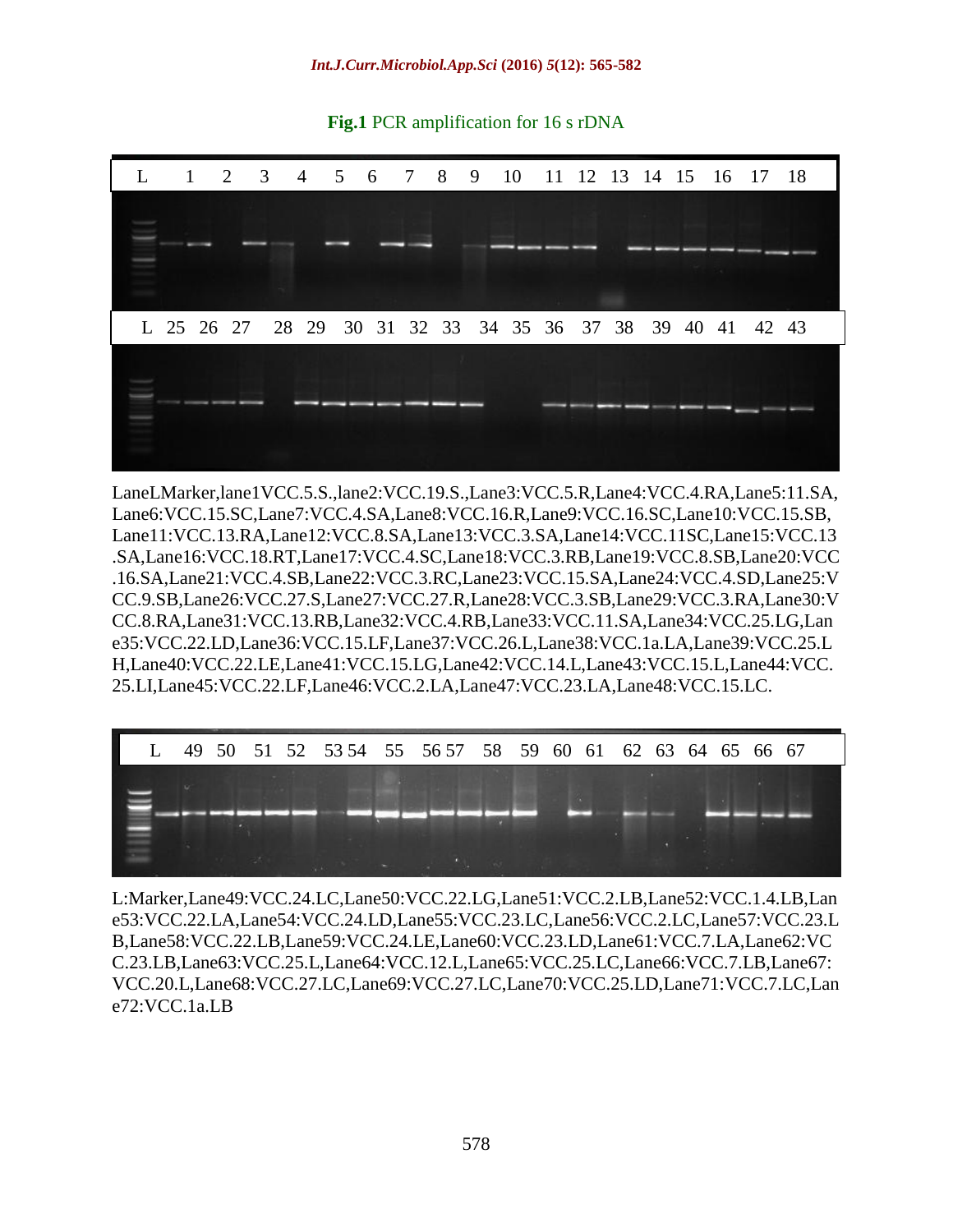

L:Marker,Lane73:VCC.27.LB,Lane74:VCC.27.LD,Lane75:VCC.25.LE,Lane76:VCC.14.LC,La ne77:VCC.15.LD,Lane78:VCC.20.L,Lane79:VCC.27.LE,Lane80:VCC.25.LF,Lane81:VCC.22. LC,Lane82:VCC.15.LE,Lane83:VCC.21.L,Lane84:VCC.18.L,Lane85:VCC.21.LB,Lane86:VCC .26.LB,Lane87:VCC.26.LC,Lane88:VCC.26.LD,Lane89:VCC.26.LE,Lane90:VCC.13.SB,Lane9 1:VCC.4.SD,Lane92:VCC,Lane93:VCC.15.LB,Lane94:VCC.25.LB,Lane95:VCC.24.LB,Lane9 6:VCC.24.LA

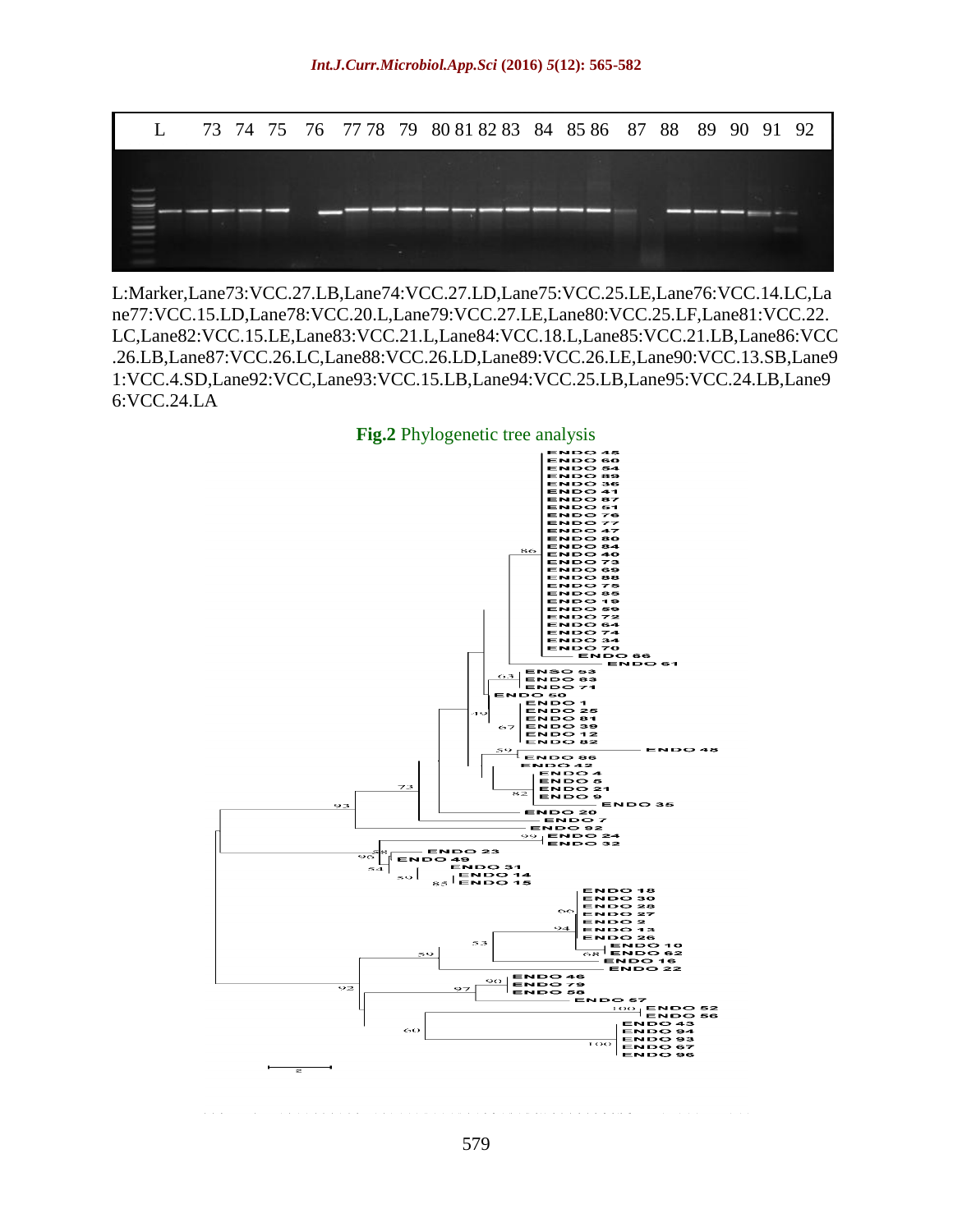Other genera found to contribute to these humongous tree genomes are *Klebsiella pneumoniae, Alcaligens species, Enterobacter spp Arthrobacter globiformis and Arthrobacter protophormiae, Kocuria sediminis and Kocuria rosea, Micrococcus luteus, Microcoocus lulae and Micrococcus sp, Pantoea dispersa, Psychrobacter spp, Ochrobacterium spp, Pseudomnas spp, Staphylococcus hemolyticus,* Unculturable bacteria, *Terribacillus saccharophilus* in tree *Salmalia malabarica* root, *Terminalia arjuna* leaf, *Madhuca indica* leaf, *Azadirachta indica* leaf, *Calotropi gigantean* leaf, *Veteria indica* Stem, *Ficus religiosa* Stem, *Terminalia arjuna* Stem, *Azadirachta indica* leaf, *Eugenia jambolina* Stem, *Eugenia jambolina* Root, *Butea frondosa* Root, *Jasminum auriculatum* Stem, *Jasminum auriculatum* Stem, *Terminalia arjuna* Stem, *Emblica officinalis* leaf, *Aegle marmelos* leaf, *Emblica officinalis* leaf, *Mangifera indica* leaf, *Anthocephalus kadamba* leaf, *Artocarpus iniegrifolia* leaf, *Ficus racemosa* Stem, *Strychnos muxvomica, Eugenia jambolina* Stem, *Aegle marmelos* leaf, *Eugenia jambolina* Stem. An interesting finding of these endophytic bacterial isolation is as many as 17 isolates are amongst those which could not have significant matching with any of the known sequences on NCBI. Further biochemical investigation to characterize them shall provide a novel appendage to the present culture collection. Bioprospecting through these endophytic bacteria producing useful metabolites would make a valid value addition to the whole process of culture collection.

# **Acknowledgment**

The authors are very thankful to Department of Biotechnology, New Delhi for financial support and also to VSBT for providing laboratory for experiments.

## **References**

- Andréa Cristina Bogas, *et al.* 2015. Endophytic bacterial diversity in the phyllosphere of Amazon *Paullinia cupana* associated with asymptomatic and symptomatic anthracnose. *Springer Plus, 4:258*.
- Anping Peng, *et al.* 2015. Diversity and distribution of 16S rRNA and phenol monooxygenase genes in the rhizosphere and endophytic bacteria isolated from PAH-contaminated sites. Scientific Reports | 5: 12173.
- Bashan, Y., Holguin, G. 1998. Proposal for the division of plant growth-promoting rhizobacteria into two classifications: biocontrol-PGPB (plant growthpromoting bacteria) and PGPB. *Soil Biol. Biochem.,* 30, 1225e1228.
- Chen, C., Bauske, E.M., Musson, G., Rodríguez-Kábana, R. and Kloeppler, J.W. 1995. Biological control of Fusarium wilt on cotton by use of endophytic bacteria. *Biol. Control*, 5: 83–91.
- Ergun, N., S.F. Topcuoglu and A. Yildiz. 2002. Auxin (Indole-3-acetic acid), gibberellic acid  $(GA_3)$ , abscisic acid (ABA) and cytokinin (Zeatin) Production by some species of mosses and lichens. *Turk. J. Bot.,* 26: 13-19.
- Eu Jin Chung, *et al.* 2015. *Bacillus oryzicola*  sp. nov., an Endophytic Bacterium Isolated from the Roots of Rice with Antimicrobial, Plant Growth Promoting, and Systemic Resistance Inducing Activities in Rice. *Plant Pathol. J.,* 31(2): 152-164.
- Gunter Brader, *et al.* 2014. Metabolic potential of endophytic bacteria. *Curr. Opinion in Biotechnol.,* 27:30-37.
- Gusmaini, Sandra Arifin Aziz, *et al.* 2013. Isolation and Selection of Endophytic bacteria consortia From Medicinal Plant (Andrographis Paniculata) As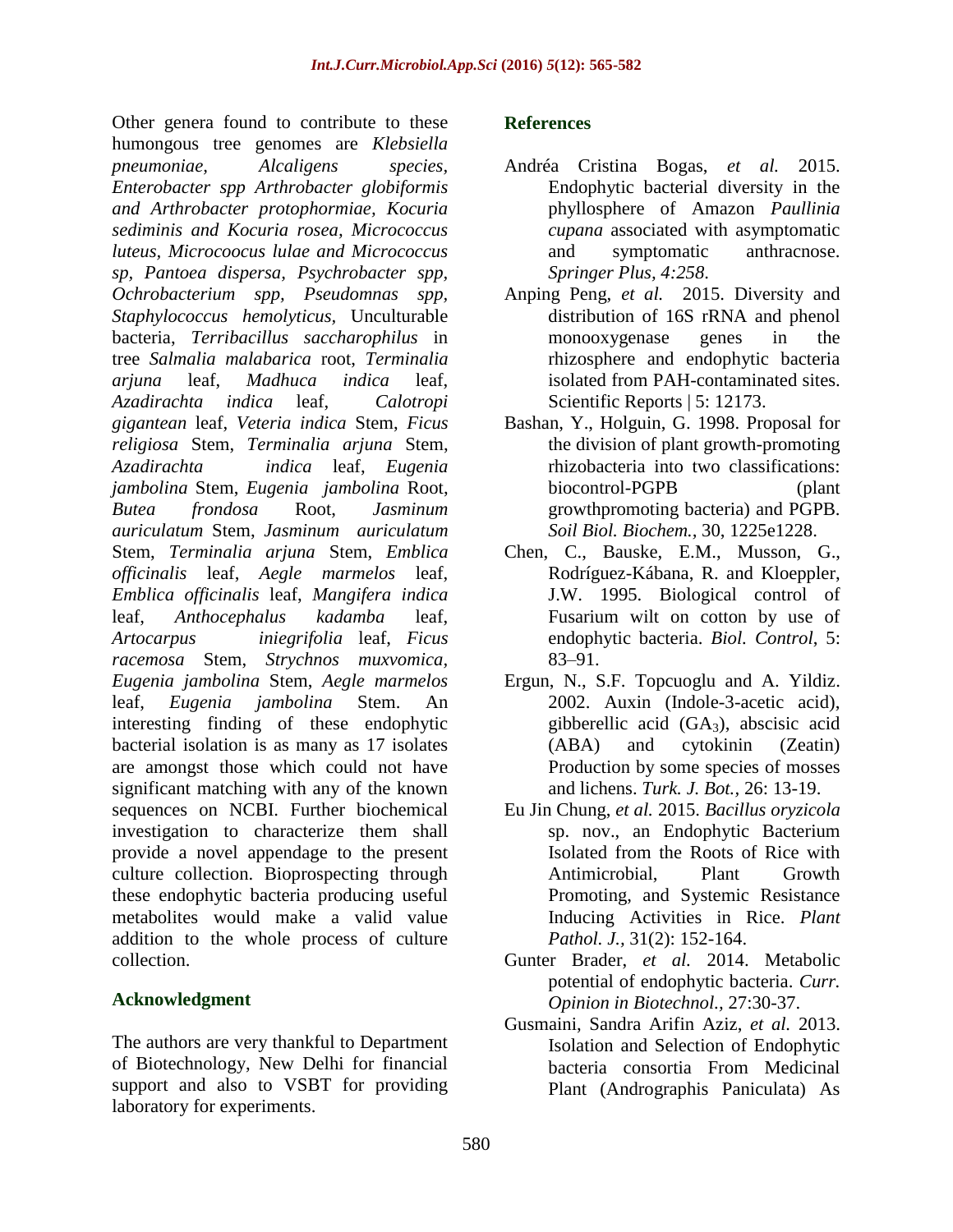Plant Growth Promoting Agents. *J. Agronomy,* 12 (3): 113-121.

- Hallmann, J., Quadt-Hallmann, A., Mahaffee, W. F., and Kloepper, J. W. (1997). Bacterial endophytes in agricultural crops. *Can. J. Microbiol.,* 43: 895-914.
- Huawei Zhang, Chen Ying and Xuelian Bai. 2014. Advancement in Endophytic Microbes From Medicinal Plants. *IJPSR,* Vol. 5 (5): 1589-1600.
- Jasim, B. *et al.* 2013. Isolation and characterization of plant growth promoting endophytic bacteria from the rhizome of *Zingiber officinale.* 3 *Biotech.,* 4: 197–204.
- Jeyanthi, V., P. Ganesh. 2013. Production, Optimization and Characterization of Phytohormone Indole Acetic Acid by *Pseudomonas fluorescence. Int. J. Pharmaceutical & Biol. Arch.,* 4(2):  $514 - 520.$
- Kartikeya Tiwari and Haresh Kumar Thakur. 2014. Diversity and Molecular Characterization of Dominant Bacillus amyloliquefaciens (JNU-001) Endophytic Bacterial Strains Isolated from Native Neem Varieties of Sanganer Region of Rajasthan. *J. Biodivers Biopros. Dev.,* 1: 115.
- Kharwar, R.N., V.C. Verma, G. Strobel and D. Ezra. (2008) The endophytic fungal complex of *Catharanthus roseus* (L.) *G. Don. Curr. Sci.,* 95: 228-233.
- Lalande, R., Bissonett,e N., Coutlée ,D. and Antoun, H. 1989. Identification of rhizobacteria from maize and determination of their plant-growth promoting potential*. Plant Soil*, 115,  $7-11.$
- Maria Bintang, *et al.* 2014).Analysis of 16S rRNA Sequence of Endophytic Bacteria Isolate. BS1 from *Piper betle*  [L.] Stem. International Conference on Agricultural, *Environmental and*

*Biological Sciences* (AEBS-2014), 69- 70.

- Maroof Ahmed, muzaffer Hussain, manoj K. Dhar and Sanjana Kaul. 2012. Isolation of microbial endophytes from some ethnomedicinal plants of Jammu and Kashmir. *J. Nat. Prod. Plant Resour.*, 2(2): 215-220.
- Mbai, F.N., *et al.* 2013. Isolation and Characterisation of Bacterial Root Endophytes with Potential to Enhance Plant Growth from Kenyan Basmati Rice. *American Int. J. Contemporary Res.,* Vol. 3 No. 4:25-40.
- Nascimento, S.B., A.M. Lima, B.N. Borges and C.R.B. de Souza. 2015. Endophytic bacteria from *Piper tuberculatum* Jacq.: isolation, molecular characterization, and *in vitro* screening for the control of *Fusarium solani* f. sp *piperis*, the causal agent of root rot disease in black pepper (*Piper nigrum* L.) *Genetics and Mol. Res.,* 14(3): 7567- 7577.
- Pedraza, R.O., Ramirez-Mata, A., Xiqui, M.l. and Baça Be. 2004. Aromatic amino acid aminotransferase activity and indole-3-acetic acid production by associative nitrogen-fixing bacteria. *FEMS Microbiol. Lett.,* 233: 15–21.
- Rhoden, S.A., *et al.* 2015. Phylogenetic analysis of endophytic bacterial isolates from leaves of the medicinal plant *Trichilia elegans* A. Juss. (Meliaceae). *Genet. Mol. Res.,* 14(1): 1515-1525.
- Shukla, S.T. *et al.* 2014. Endophytic microbes: A novel source for biologically/pharmacologically active secondary metabolites. *Asian J. Pharmacol. Toxicol.,* 02(03): 01-16.
- Susheel Kumar, Nutan Kaushik and Peter Proksch. 2013. Identification of antifungal principle in the solvent extract of an endophytic fungus